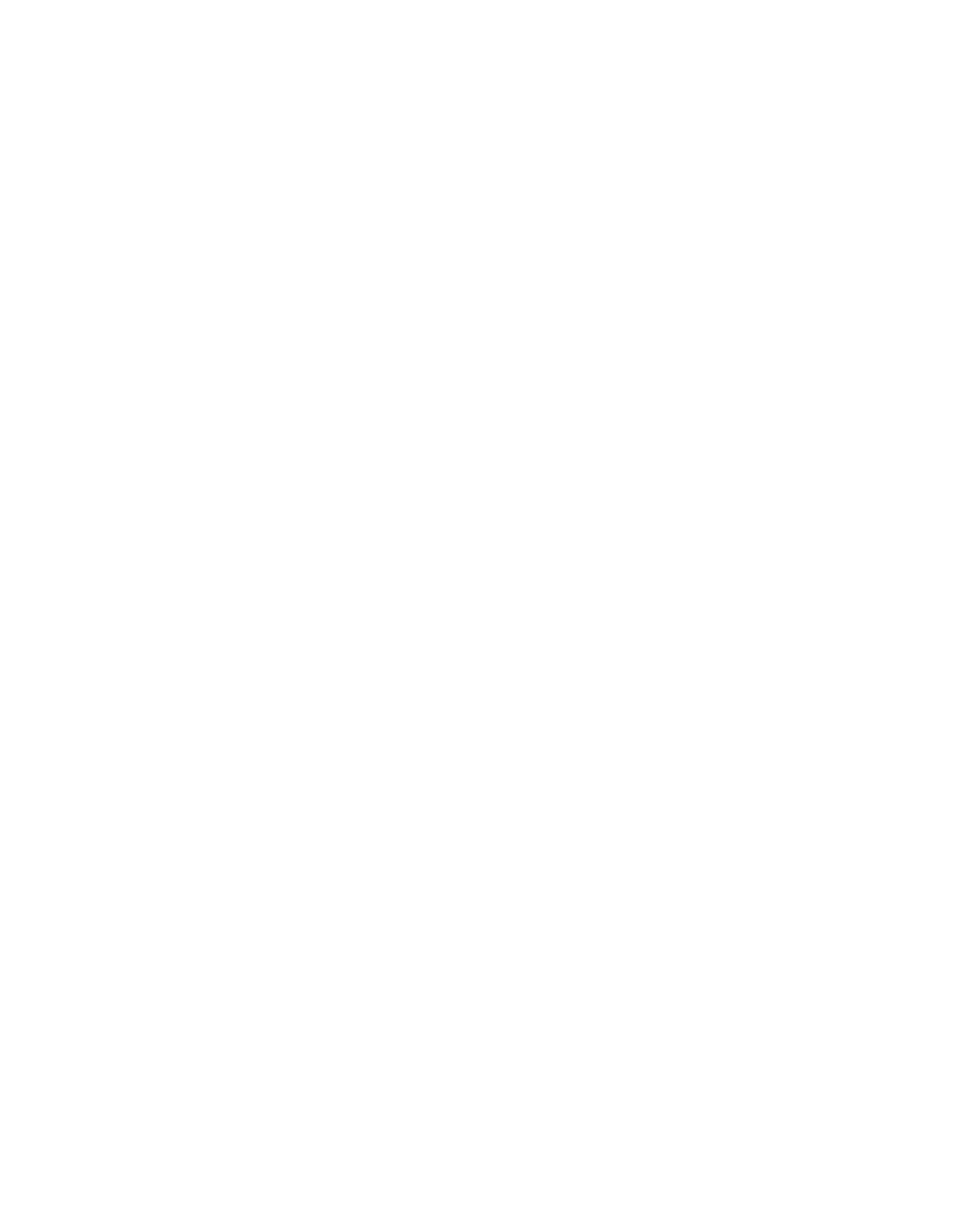### **SECTION 02210 SITE GRADING**

#### <span id="page-2-0"></span>**PART 1 - GENERAL**

#### <span id="page-2-1"></span>1.01 REQUIREMENT

- A. Verification of Existing Conditions. It shall be the responsibility of the Contractor to examine the site of the work and to make all investigation necessary, both surface and subsurface, to determine the character of materials to be encountered and all other existing conditions affecting the work.
- B. Site Grading. Grading of site shall include all excavation, fill construction, access roads, and final grading, all in accordance with these specifications, and as shown on the drawings and as directed by the Engineer. The entire site within the area affected by construction shall be cleared and bladed. Surfaces shall be cut or filled, to the extent indicated, to finish grade stakes set by the Engineer. Finish surfaces shall slope uniformly between spot elevations or finish contour lines shown on the drawings and away from structures. Grading tolerance will be plus or minus .05 feet from surface elevations indicated.

Clearing and Grubbing. All surfaces to receive compacted fill should be cleared of existing vegetation, debris, and other unsuitable materials. Abandoned underground utility lines should be traced out, securely capped at their entrance and exit to the site, and removed from the site. Concrete irrigation lines may be capped at their entrance and exit to the site, crushed in place and distributed throughout the fill as directed by the Soil Engineer. Soils which are loosened due to the removal of trees should be removed and replaced as controlled compacted fill under the direction of the Soil Engineer.

C. Lines, Grades and Measures. All lines and grades will be established by the Engineer and the Contractor shall provide him with such assistance and materials as may be required. The Contractor shall carefully preserve all survey stakes and reference points so far as possible. Should any stakes or points be removed or destroyed unnecessarily by any act of the Contractor or his employees, they may be reset at the Contractor's expense.

The Contractor shall inform the Engineer a reasonable length of time in advance of the times and places at which he intends to work in order that lines and grades may be furnished, inspection provided, and necessary measurements for records and payments may be made with minimum inconvenience.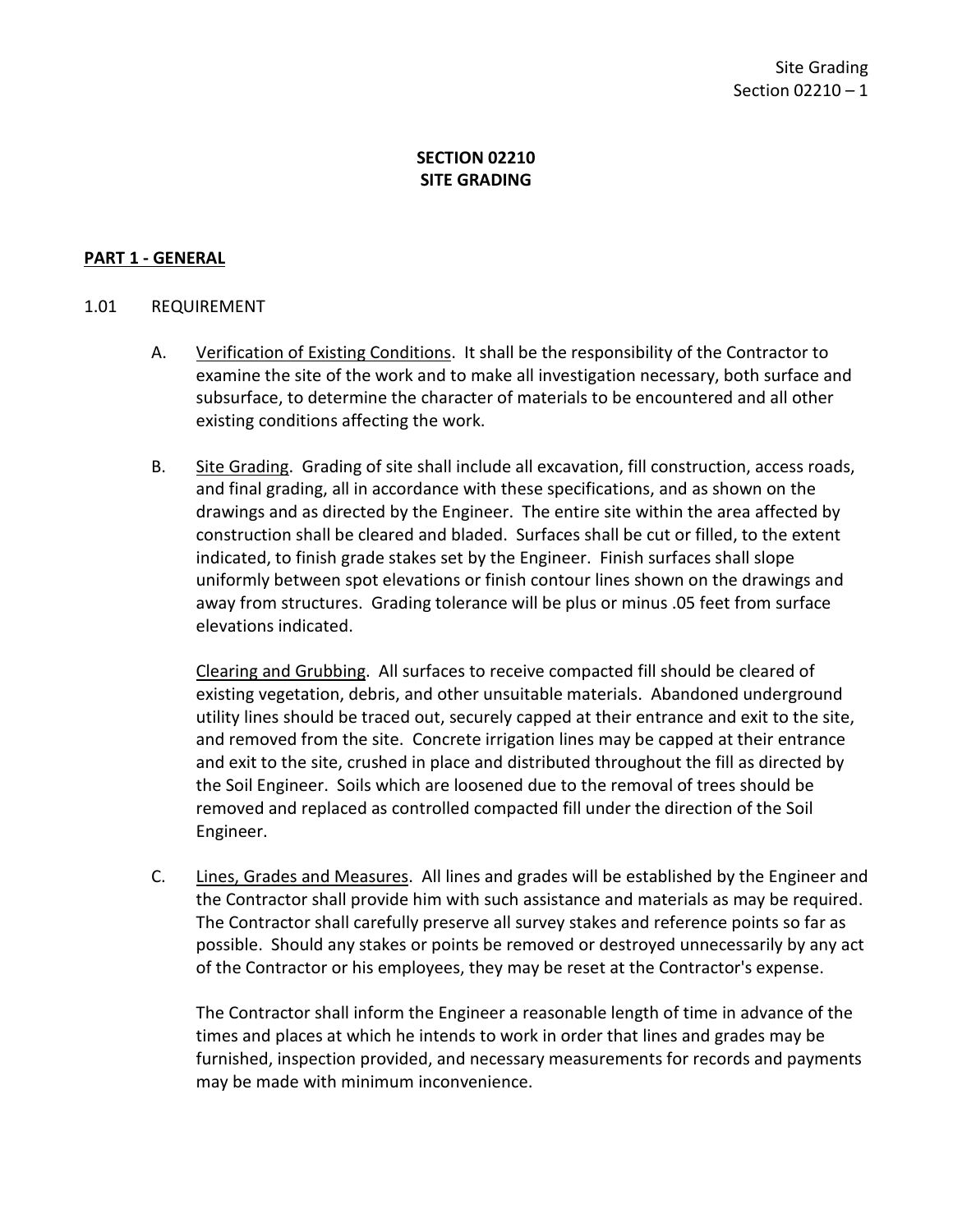Site Grading Section 02210 – 2

- D. Compliance with Regulations. The Contractor shall familiarize himself, and comply with all applicable state, county and municipal rules and regulations pertaining to sanitation, fire protection and safety.
- E. Contractor's Equipment. The Contractor shall provide such modern plant and equipment as may be necessary in the opinion of the Engineer to perform in a satisfactory and acceptable manner, and in accordance with the specifications, all the work required of the Contractor.
- F. Representatives for Emergencies. The Contractor shall file with the District a written list giving the names, addresses, and telephone numbers of at least two (2) of his representatives who can be contacted at any time in case of emergency. The representatives shall be fully authorized and equipped to correct unsafe or inconvenient conditions on short notice. The Contractor shall promptly notify the District of all changes in the listing.
- G. Power and Water Supply. The Contractor shall provide at his own expense all necessary power required for his operations under the contract. The Contractor shall provide and maintain in good order such modern power equipment as shall be adequate in the opinion of the Engineer to perform in a safe and satisfactory manner the work required by the contract.

The Contractor may obtain water for work under this specification from the source(s) described in the Special Provisions and Requirements of this specification.

#### <span id="page-3-0"></span>1.02 STRUCTURE PROTECTION

A. Contract Drawings. The drawings show the position of various pipes and conduits and other structures as they are supposed to exist in construction areas, but no error or omission on said drawings shall be construed to relieve the Contractor from the responsibility of protecting any such pipe, conduit, or other structure.

When deemed necessary by the Engineer, revisions of the contract drawings and additional detailed drawings will be issued to the Contractor during the progress of the work.

B. Notification of Underground Service Alert of Southern California. When performing underground work, the Contractor shall call Underground Service Alert (USA), the onecall underground facility locating service two (2) working days prior to making an excavation. Contractor shall be responsible for such notification of subcontractor's work, or shall require subcontractor or assume this responsibility.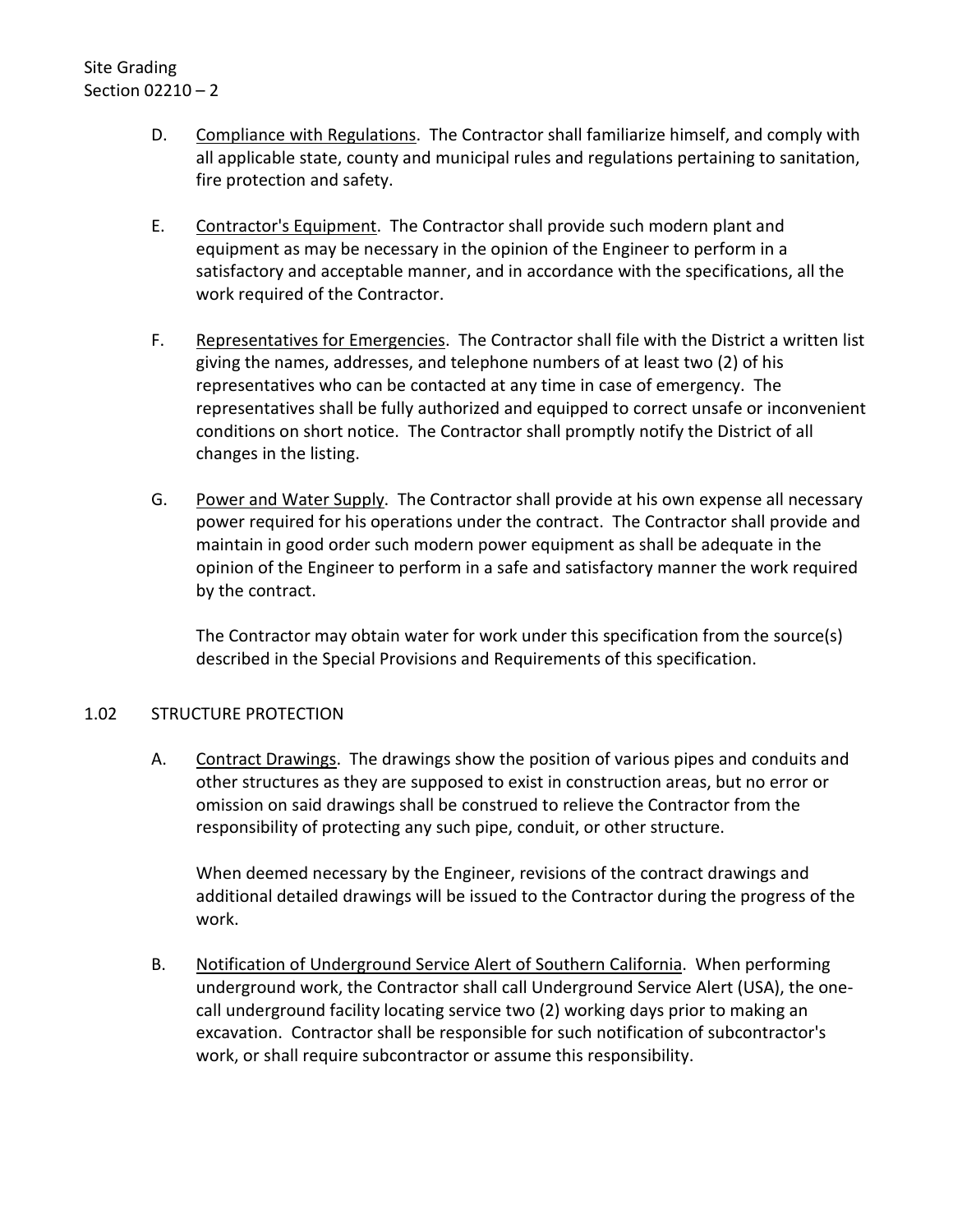- C. Operation of Utilities. No District valves or appurtenances of other utility facilities shall be operated by the Contractor without approval and/or instruction from the District or the utility, as appropriate.
- D. Maintenance of Utilities. Insofar as practical during the progress of the work, the property of any owner of a public utility pipeline or conduit, sewer, culvert, storm drain, drainage ditch, flood control channel, overhead wires or cables, or underground wires or cables, or any other structure or facility shall not be disturbed but shall be supported and protected against injury and maintained in good operating condition at the expense of the Contractor. In no case shall any such property be disturbed or removed without the consent of the owner and approval of the Engineer. The Contractor shall be responsible for making good all damage due to his operations, and the provisions of this section shall not be abated even in the event such damage occurs after backfilling, or is not discovered until after completion of backfilling.

The locations of existing underground utilities and structures, insofar as they are known from information furnished by the respective utility companies and agencies, have been shown on the Drawings. It shall be the responsibility of the Contractor to verify the locations of these obstructions and to locate any other underground utilities and structures which might necessitate a change in the line and grade of the new work. If the Contractor, while performing the work of construction, discovers utility facilities not identified by the District in contract plans or specifications, he shall immediately notify the District in writing.

In no case shall any utility that has been damaged, whether shown or not shown on the plans, be backfilled without the Contractor notifying the utility company of the damage.

E. Utility Construction. The District may require the moving, altering or reconstructing of obstructing underground facilities, sewers, or storm drains, and compensation therefore will come under extra work where such work is ordered in writing by the Engineer.

Pipelines determined to be abandoned may be destroyed if conflicting with the contract work and properly disposed of. Exposed ends of abandoned pipelines shall be plugged for water tightness as approved by the Engineer.

# <span id="page-4-0"></span>1.03 JOB CONDITIONS

A. Rights-of-Way and Land. The District will provide the rights-of-way and acquire the land necessary for the construction of the work under this specification. Neither the terms hereof nor anything shown on the drawings shall be construed to entitle the Contractor to conduct operations off the site in violation of any public agency ordinance or regulation restricting interference with water courses, drainage channels, roads, alleys or streets, until he has obtained permits therefore from the proper authorities.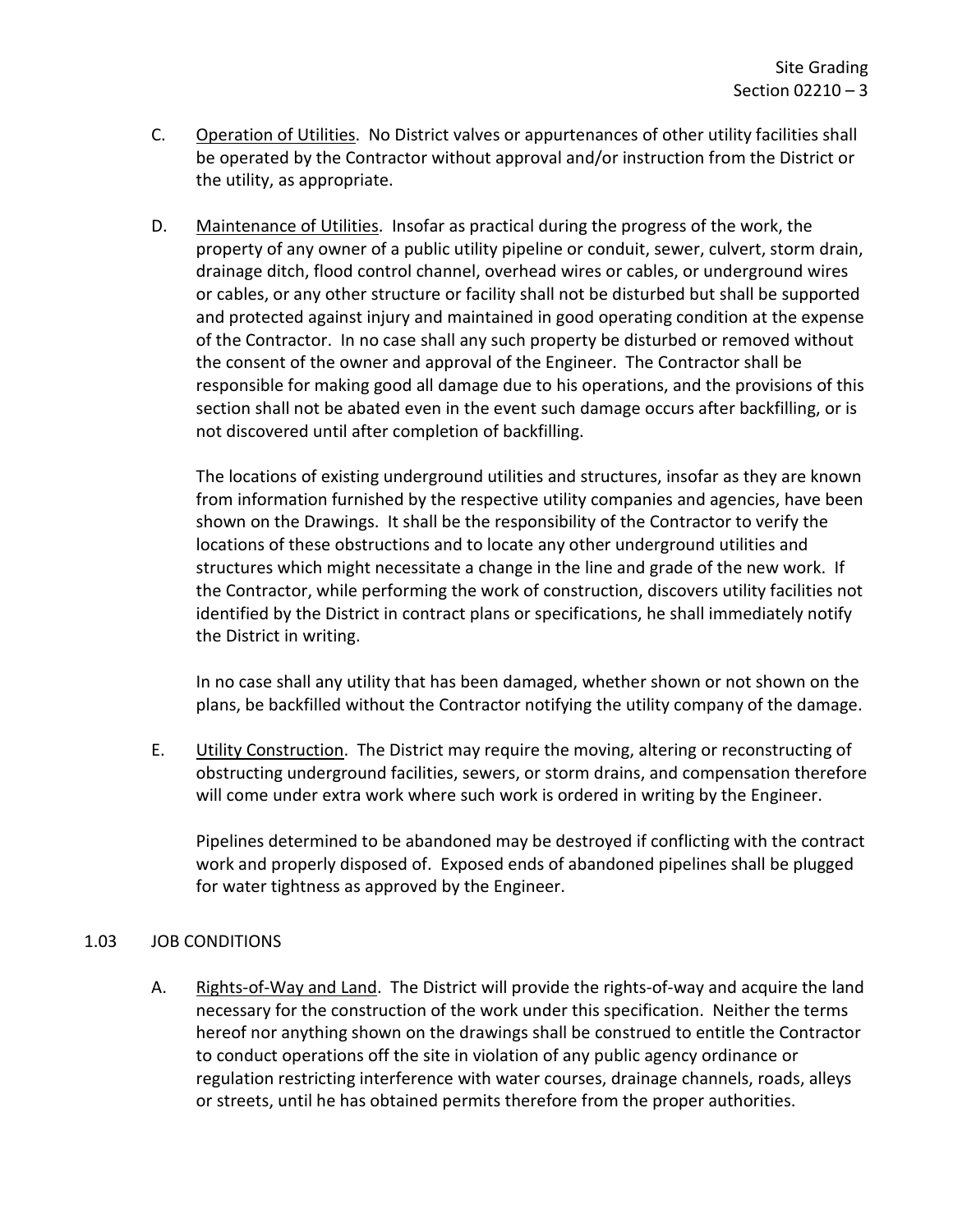In any street in which his work may interfere with ingress or egress of the occupants of the abutting property or of their vehicles, the Contractor shall maintain temporary practicable means of ingress and egress, or shall make satisfactory arrangements with the occupants for the obstructing of ways to their properties for the duration of the interference. Nothing herein shall be construed to entitle the Contractor to the exclusive use of any public street or way during the performance of the contract work, and he shall so conduct his operations as not to interfere unnecessarily with the authorized work of other agencies in such streets and ways.

- B. Safeguarding Excavations and Property. Excavations shall be adequately shored and braced so that the earth will not slide or settle and so that all existing improvements of any kind will be fully protected from damage. Any damage resulting from a lack of adequate shoring and bracing shall be the responsibility of the Contractor. The Contractor shall affect all necessary repairs or reconstructions at the Contractor's own expense as directed by the Engineer and shall bear all other expense result-directed by the Engineer and shall bear all other expense resulting from such damage.
- C. Waste Water. The Contractor shall take care of drainage water on construction operations and of storm water and waste water reaching the right of way from any source so that no damage will be done to the materials or work under construction. The Contractor shall be responsible for any damage to persons or property on or off the right of way due to such diversion of such storm or waste water on account of his operations. Adequate flumes shall be provided for conveying storm water around the work wherever runoff from tributary drainage areas exists.

# <span id="page-5-0"></span>**PART 2 - PRODUCTS**

#### <span id="page-5-1"></span>2.01 MATERIALS

The Contractor shall furnish all materials not specifically called for as furnished by the District.

#### <span id="page-5-2"></span>**PART 3 - EXECUTION**

#### <span id="page-5-3"></span>3.01 WEATHER LIMITATIONS

Excavating and grading shall be performed only when the weather conditions do not adversely affect the quality of the finished product. Any graded or excavated areas that are damaged by the effect of rain, or other weather conditions, during any phase of the construction, shall be re-excavated, regraded, and recompacted to conform to the herein-specified requirements, without additional cost to the District.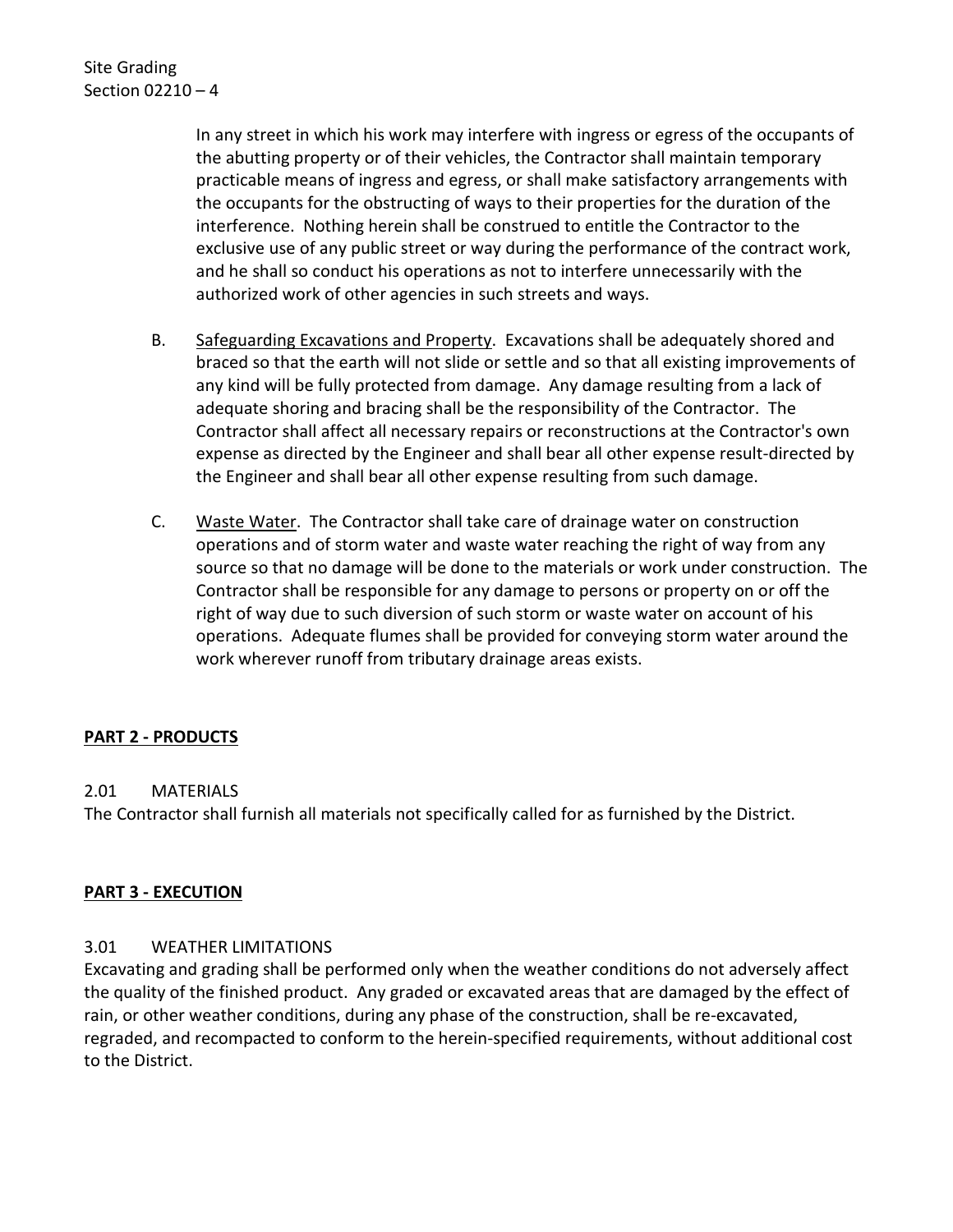### <span id="page-6-0"></span>3.02 PREPARATION

It shall be the responsibility of the Contractor to meet with the Engineer regarding the equipment and methods to be used in the construction of the work, and for approval of the order and schedule of work.

Dust Abatement. The Contractor shall furnish all labor, equipment and means required and shall carry out protective measures wherever and as often as necessary to prevent his operations from producing dust in amounts damaging to property or causing nuisance. The Contractor shall be responsible for any damage resulting from dust originating from his operations. The dust abatement measures shall be continued until all required resurfacing is completed or until the Contractor has completed arrangements with the proper authorities whereby he is relieved of further responsibility. All compensation to be received for dust abatement shall be included in the prices named for appropriate items of the bidding sheet.

### <span id="page-6-1"></span>3.03 CONSTRUCTION

- A. Excavation. The Contractor shall perform all excavations necessary or required for the construction covered by these specifications. Excavations may be performed by either hand of machine methods and shall be of sufficient size to provide adequate space for working there, in accordance with safety regulations and practice and the Contract Drawings. Excavations shall include the removal and disposal of all materials of whatever nature and quantity including water, rock, decomposed granite or any other type of soil or material, subsurface obstructions and also overhead obstructions which may interfere with the operation of equipment used on the work, for no additional compensation.
- B. Blasting. The use of explosives on the work shall be subject to the approval of the Engineer. All operations involving the handling and storage and use of explosives shall be conducted with every precaution prescribed by the Construction Safety Orders of the Division of Industrial Safety of the State of California and by local laws and regulations. Only competent, reliable persons, working under experienced supervision, shall be permitted to use explosives. The Contractor will be held responsible for and shall make good any damage caused by blasting or otherwise resulting from disposition or use of explosives on the work. All such work involved in blasting shall be included in the prices bid for site grading.
- C. Structure Backfill. The Contractor shall place all fill to the lines shown on the drawings or prescribed by the Engineer. The material used for backfill around structures, the amount thereof, and the manner of depositing the material shall be subject to approval of the Engineer.
- D. Fill, Backfill and Grading shall include all scarifying, moistening, compacting, and other manipulations of the soil necessary to obtain the required densities, cross-sections, lines, grades and surface finish indicated or specified.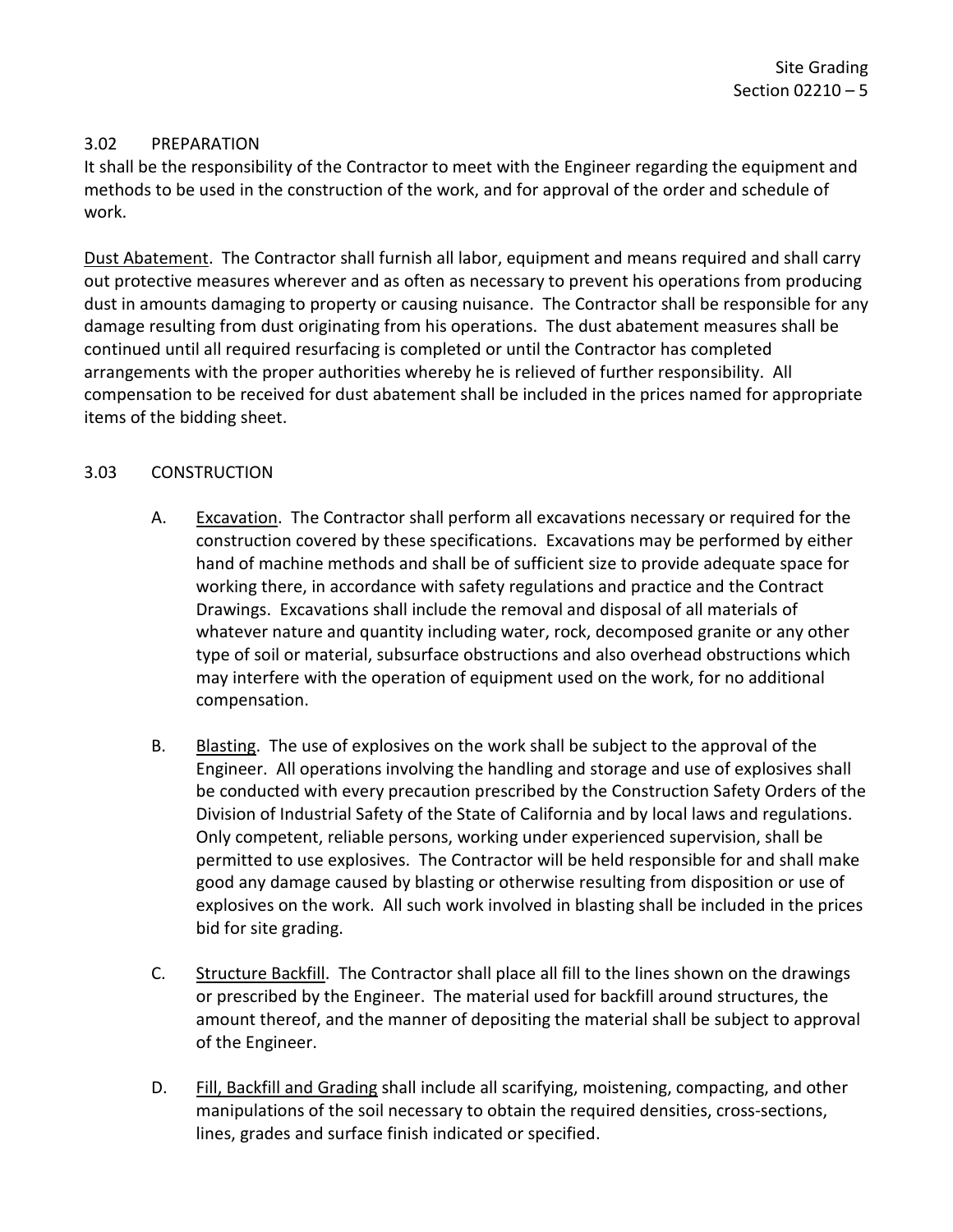Imported materials necessary for fill or backfill to meet the specified compaction requirements shall be provided by the Contractor from areas outside the site at his own expense. Such material shall be as herein specified and must be approved by the District before delivery to the site.

All backfill around structures shall be placed in layers not more than six (6) inches thick prior to compaction, which shall be moistened to optimum moisture content prior to placing and compacting to maximum compaction by use of suitable equipment approved by the Engineer.

The Contractor shall take all necessary precautions to protect any structures and/or underground facilities during the placement, compacting or consolidating, and grading or backfill.

#### <span id="page-7-0"></span>3.04 FIELD QUALITY CONTROL

A. Disposal of Excavated Materials. Insofar as space is available in the right of way, such space may be used for temporary storage of excavated material, to be used for fill or backfill, provided that no material shall be stored or deposited in violation of any ordinance or regulation prohibiting the filling or obstructing of water courses in drainage channels. Storage of excavated material in any street or highway shall conform to the regulations of the public authority having jurisdiction thereover.

All materials removed from the excavations in excess of that stored temporarily as above specified shall be immediately hauled away and used in backfilling elsewhere, or, if not used, shall be disposed of by the Contractor. The disposal area shall be acquired by the Contractor.

No materials shall be disposed of either temporarily or permanently on privately or publicly owned property unless the Contractor shall first obtain permission therefore from the owner or agency concerned. The Contractor shall furnish satisfactory evidence to the Engineer that such consent has been obtained and shall be responsible for all damages and claims that may arise in connection therewith.

B. Cleanup During Construction. The Contractor shall keep the premises occupied by him in a neat and clean condition, and free from unsightly accumulation of rubbish. Upon completion of the work and before the final estimate is submitted, the Contractor shall, at his own cost and expense, satisfactorily dispose of or remove from the vicinity of the work all plants, buildings, rubbish, rock, unused and excavated materials belonging to him or used under his direction during the construction, and in the event of his failure to do so, the same may be removed and disposed of by the District at the Contractor's expense.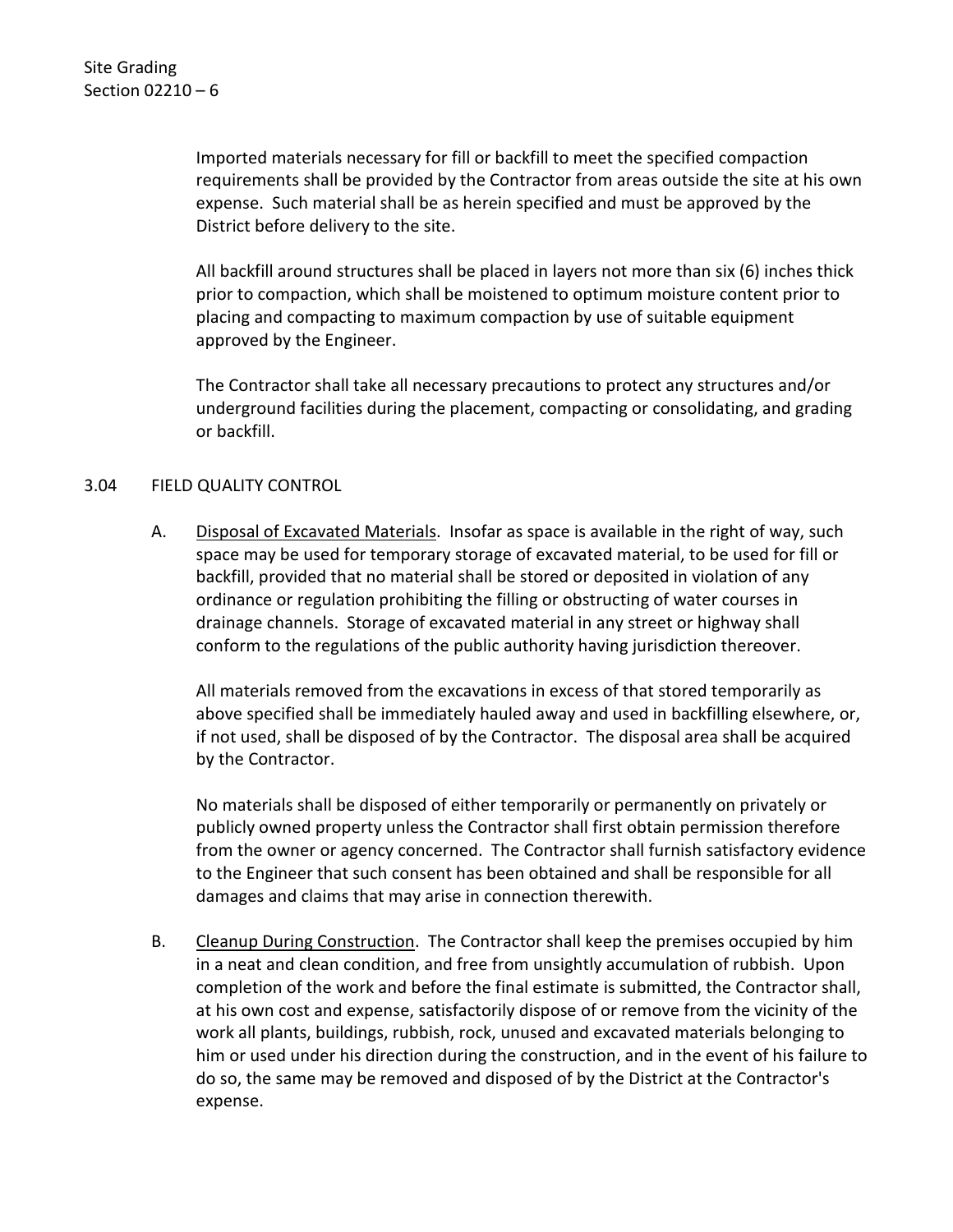Fences on the right of way shall be removed by the Contractor where necessary for the performance of the work, and where required shall be rebuilt in as good condition as found. Where designated, fences shall be maintained until the work is completed or their removal is authorized. Where the Contractor removes existing fences to facilitate the work, temporary fence protection for lands adjacent to the right of way shall be provided at all times during the continuation of the contract. Such temporary fence protection shall be adequate to prevent livestock from straying from or onto adjacent lands and shall be constructed complete with gates and/or cattle guards. The cost of all work described in this article shall be included in the prices bid in this specification for other items of work.

#### **END OF SECTION 02210**